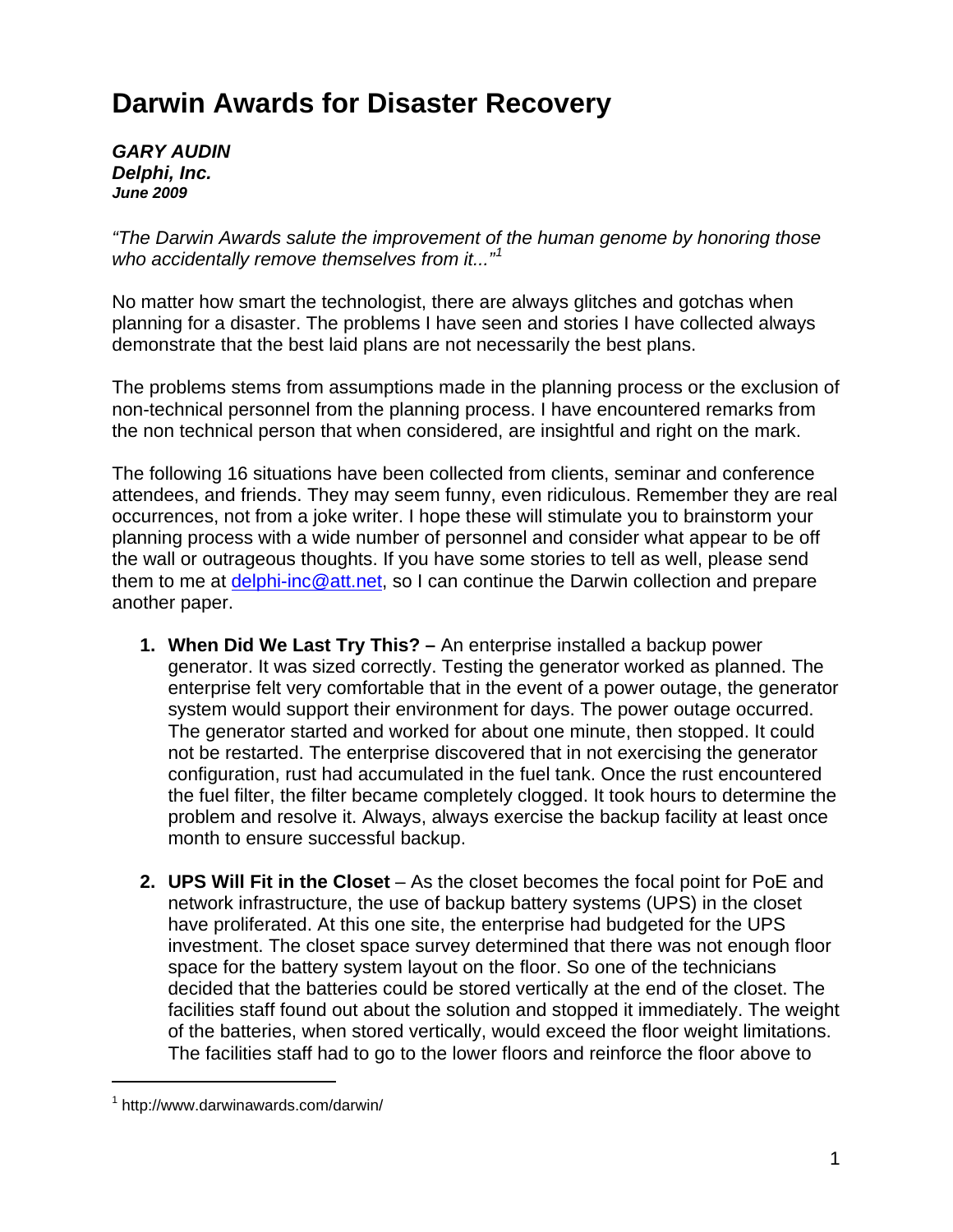allow the battery arrangement. The solution was successful but the budget, with the reinforcing material, far exceeded the UPS budget.

- **3. We Powered What?** One of the smaller telephone companies built a network operations center for their infrastructure transmission facilities. One day they discovered that there was no backup power available at the site. Nothing had happened, they were planning ahead. The backup power was installed and demonstrated successfully. Eventually there was a power failure, but the equipment that was to be powered did not work. The electrical outlets were color coded to show where that backup power was connected. Unfortunately they got the color codes reversed. The only thing that worked after the power failed was the Christmas tree.
- **4. Trying Out the Disaster/Recovery Plan** An organization developed and implemented a disaster/recovery plan. They wanted to try out the operation to see if they were successful and thorough in their plans and implementation. So on a Monday they caused a failure. Everything worked as planned and there was not major interruption to the users. Of course it worked because everyone was informed on the previous Friday of the planned failure. The users all downloaded what they needed into their laptops so they would not be bothered. The plan was successful because everyone already had the resources they needed independent of the infrastructure.
- **5. The Vent is Where?**  An electrical generator was installed for backup power. Everything worked as planned. There were no problems at all. However when someone went into the closed garage, they realized that the generator exhaust was vented into the closed garage. The exhaust design needed to be changed with a commensurate increase in the budget.
- **6. Saving the Data**  A company watching the approach of hurricane Katrina decided that their data center site might be completely destroyed. In anticipation of the hurricane, the company's data files were loaded onto magnetic tapes and given to multiple employees. Sure enough the data center was damaged. One magnetic tape was not returned for nine months. The company assumed that the employee would be locatable after the hurricane and that employee would automatically return the tape. It turned out that this employee was evacuated out of state. The company did not plan for the size of the hurricane disaster and had not created an employee contact and location plan.
- **7. Safe IT Equipment** An organization knew that there was a possibility that the first floor IT closets might be flooded under extreme conditions. So all of the equipment racks were filled with equipment above flood level leaving the first three feet of rack space empty. No one had talked to the electricians. All of the electrical connections were installed at floor level, well below the flood level. In a flood, the equipment was protected but the electrical connections would be damaged.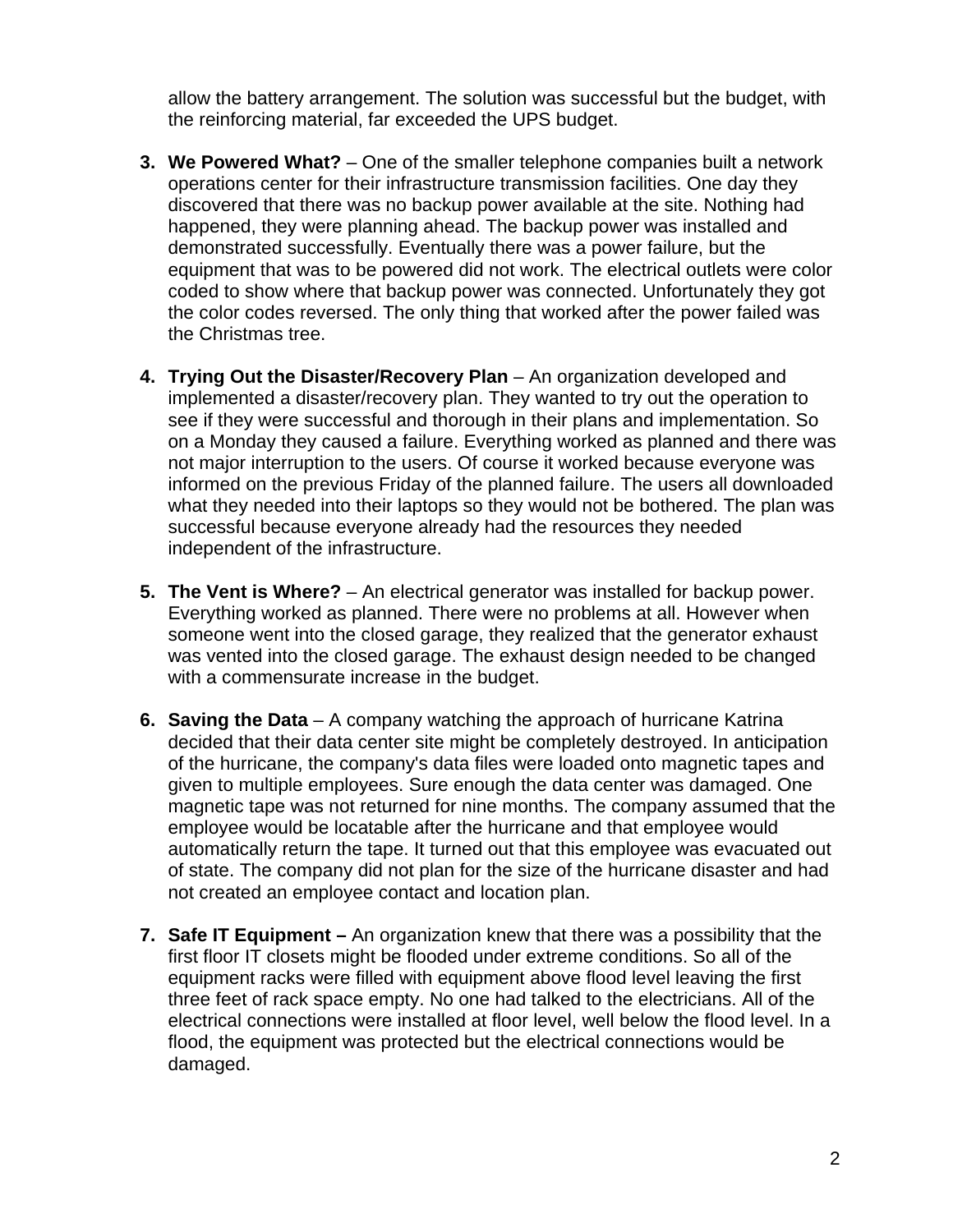- **8. The Data Center is Safe?** A new data center was constructed in existing office building. They planned for every eventuality including building closure due to protesters, employees staying on site for days, backup power … with not one thought of the building itself. This data center, that connected all of the other data centers together, was directly above the loading dock. There was one critical pillar holding up that end of the building. If a truck damaged the pillar or if it collapsed, this critical data center would be destroyed.
- **9. The Closet Generator**  An enterprise installed a power generator for backup power. The installation was a success. When they tried out the generator, everything worked fine. Then they went to turn off the generator. The door would not open. The air intake for the generator was inside the generator room and it caused a vacuum. The staff had to pry open the door frame to get inside to shut it off.
- **10. The Almost Complete Plan**  A financial institution developed a comprehensive disaster/ recovery plan. Unfortunately, six months after the plan was finalized, the building burned down. The employees had alternate working locations at temporary business centers, hotels and at home. They all had a place to work. What was missing from the plan was a directory and location information. Employees called each other at home. It took about two weeks to complete directory and location files.
- **11. The Data Center Power Worked** The data center designers had included a well planned backup power system in a California site. There were many very short power fluctuations (seconds) that did not interrupt the data center operation. Finally, a major power outage occurred in the evening. What the designers forgot were the electrically controlled secure doors to the building. No one could get in. The impromptu solution was to call on a cell phone and have someone go to the entrance and let the person in every time someone needed entry.
- **12. Backup Phones in Conference Room**  A manufacturer installed a VoIP system without PoE. The cost of UPS was beyond their budget. The emergency communications plan called for the installation of CENTREX phones to be located in all the conference rooms. When there was a power failure, the conference room phones could be used. Finally a power failure occurred. The conference rooms had no windows and no one had installed backup lighting. With the lights out, the employees had to hunt around for flashlights to locate the CENTREX phones in the dark.
- **13. Fueling the Center** Another lesson from hurricane Katrina was the number of closed roads. The closures lasted in some cases for weeks. Those organizations that depended on diesel generators were able to operate for several days. The assumption was that fuel trucks would eventually arrive. They did not. After about a week of operation, these locations went down due to lack of fuel. A school system in the south decided that they would have to provide shelters during disasters and were concerned about the fuel delivery. They designed their generator operation to run on natural gas which was less likely to stop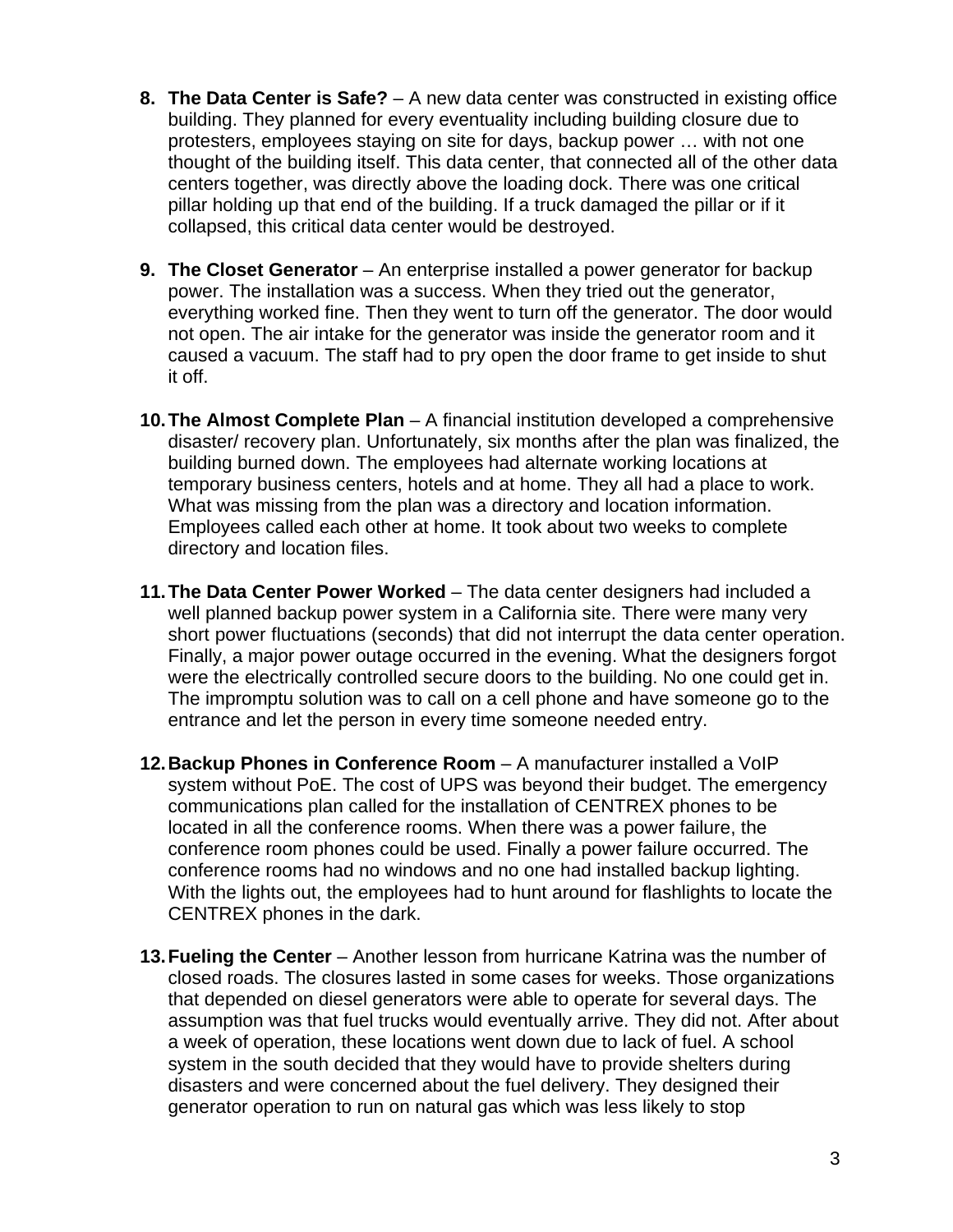- **14. The Disaster/Recovery Staff** One of my early projects was the automation of a central bank. It was important that operations continue even if they had to be carried out manually. So we designed a manual backup system with adequate equipment and staff that would work. Our system had an automated recovery system that worked whenever we had a problem. One day I decided we needed to exercise the manual backup procedures to ensure they still operated correctly. Nothing worked. The equipment was there, but not the people. The different departments gained so much confidence in our system, they reassigned their staffs so that the manual system could not operate.
- **15. The Emergency Host** An organization decided to update its emergency procedures. They proposed that every building in their campus have an emergency host that would stand outside the building to direct emergency services. Sounds good until you consider explosions, chemical leakages, terrorism and earthquakes. The plan also assumed that the host would only be needed during work hours. They finally realized this cheap plan had many flaws and did not adopt it.
- **16. It Worked Before**  A data center with many computers on multiple floors was designed with a diesel generator system for backup power. The system was tested successfully for three years. Finally the power was lost. The generator would not start. The generators on the first floor depended on fuel tanks in the basement. Without electrical power, the fuel pumps did not work. Fuel cans had to be carried to the first floor to start the generator to start the fuel pumps to keep the generator working.

Thinking about the possibility of a disaster and the means to recovering the IT operation is much more than technical planning and implementation. There will always be some flaw or assumption that may prevent a successful recovery, as the stories above illustrate. So what do you do? Get the non-technical and business-oriented personnel in the organization not only to participate but to be encouraged to criticize any disaster/recovery plans. So follow these rules:

- Get everyone possible to participate.
- **Open up the discussion to all equally. Do not lead with conclusions.**
- Do not discard any idea or problem even if it seems beyond what is reasonable. There may be a gem there.
- **EXECT** List all the assumptions that influenced the plan.
- Document all comments: then review them.
- Finally, test the plan under real conditions even if your management objects, otherwise you will never know how well the plans work.

*Copyright© 2009, Delphi, Inc. All Rights reserved.*